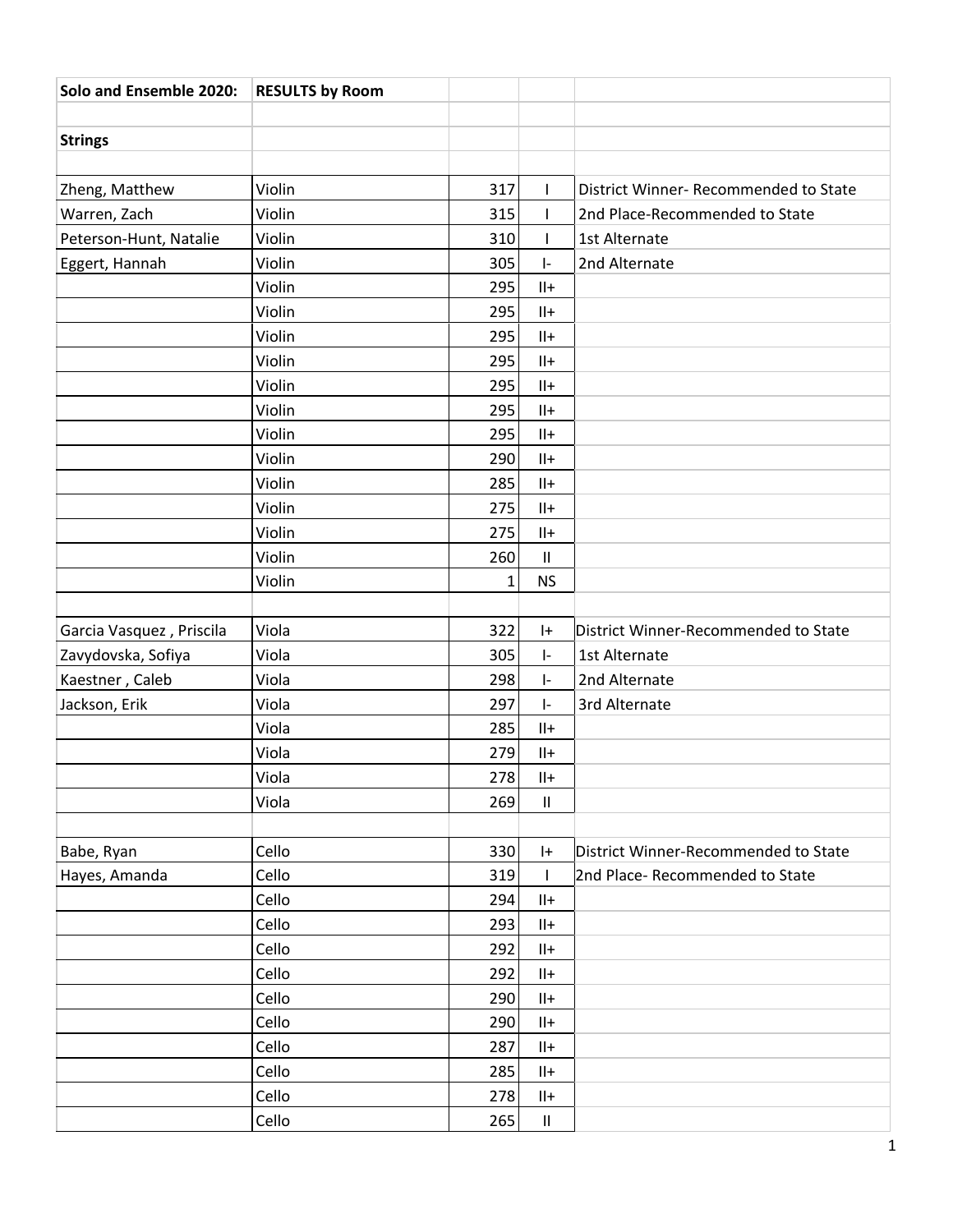|                         | Cello                        | 245 | $\vert\vert$ -                    |                                       |
|-------------------------|------------------------------|-----|-----------------------------------|---------------------------------------|
|                         | Cello                        | 236 | $   -$                            |                                       |
|                         | Cello                        | 233 | $III +$                           |                                       |
|                         | Cello                        | 225 | $III +$                           |                                       |
|                         | Cello                        | 155 | IV                                |                                       |
|                         |                              |     |                                   |                                       |
| Ryan Babe, Erik Jackson | <b>Small String Ensemble</b> | 320 | $ +$                              | District Winner-Recommended to State  |
| Sprague Borodin Quartet | <b>Small String Ensemble</b> | 302 | $\vert - \vert$                   | 1st Alternate                         |
| Sprague Beethoven Trio  | <b>Small String Ensemble</b> | 300 | $\vert - \vert$                   | 2nd Alternate                         |
|                         | <b>Small String Ensemble</b> | 299 | $\mathsf{I}\text{-}$              |                                       |
|                         | <b>Small String Ensemble</b> | 298 | $\left\vert -\right\rangle$       |                                       |
|                         | <b>Small String Ensemble</b> | 297 | $\vert - \vert$                   |                                       |
|                         | <b>Small String Ensemble</b> | 296 | $  +$                             |                                       |
|                         | <b>Small String Ensemble</b> | 287 | $  +$                             |                                       |
|                         | <b>Small String Ensemble</b> | 281 | $  +$                             |                                       |
|                         | <b>Small String Ensemble</b> | 276 | $  +$                             |                                       |
|                         | <b>Small String Ensemble</b> | 276 | $  +$                             |                                       |
|                         | <b>Small String Ensemble</b> | 268 | $\ensuremath{\mathsf{II}}$        |                                       |
|                         | <b>Small String Ensemble</b> | 210 | $III +$                           |                                       |
|                         |                              |     |                                   |                                       |
| <b>SSHS Octet</b>       | Large String Ensemble        | 312 | $\mathbf{I}$                      | District Winner-Recommended to State  |
| McKamerata              | Large String Ensemble        | 300 | $\left\vert -\right\rangle$       | 1st Alternate                         |
|                         | Large String Ensemble        | 289 | $  +$                             |                                       |
|                         | Large String Ensemble        | 288 | $  +$                             |                                       |
|                         |                              |     |                                   |                                       |
|                         |                              |     |                                   |                                       |
| <b>Brass</b>            |                              |     |                                   |                                       |
|                         |                              |     |                                   |                                       |
| Okada, Daniel           | Trumpet                      | 309 | $\mathbf{I}$                      | District Winner- Recommended to State |
| Randolph, Caden         | Trumpet                      | 305 | $\vert - \vert$                   | 2nd Place-Recommended to State        |
| Corona, Daniel          | Trumpet                      | 301 | $\vert - \vert$                   | 1st Alternate                         |
|                         | Trumpet                      | 294 | $  +$                             |                                       |
|                         | Trumpet                      | 290 | $  +$                             |                                       |
|                         | Trumpet                      | 284 | $  +$                             |                                       |
|                         | Trumpet                      | 284 | $  +$                             |                                       |
|                         | Trumpet                      | 278 | $  +$                             |                                       |
|                         | Trumpet                      | 277 | $  +$                             |                                       |
|                         | Trumpet                      | 275 | $  +$                             |                                       |
|                         | Trumpet                      | 271 | $\ensuremath{\mathsf{II}}$        |                                       |
|                         | Trumpet                      | 271 | $\ensuremath{\mathsf{II}}\xspace$ |                                       |
|                         | Trumpet                      | 271 | $\ensuremath{\mathsf{II}}$        |                                       |
|                         | Trumpet                      | 268 | $\ensuremath{\mathsf{II}}$        |                                       |
|                         | Trumpet                      | 268 | $\ensuremath{\mathsf{II}}$        |                                       |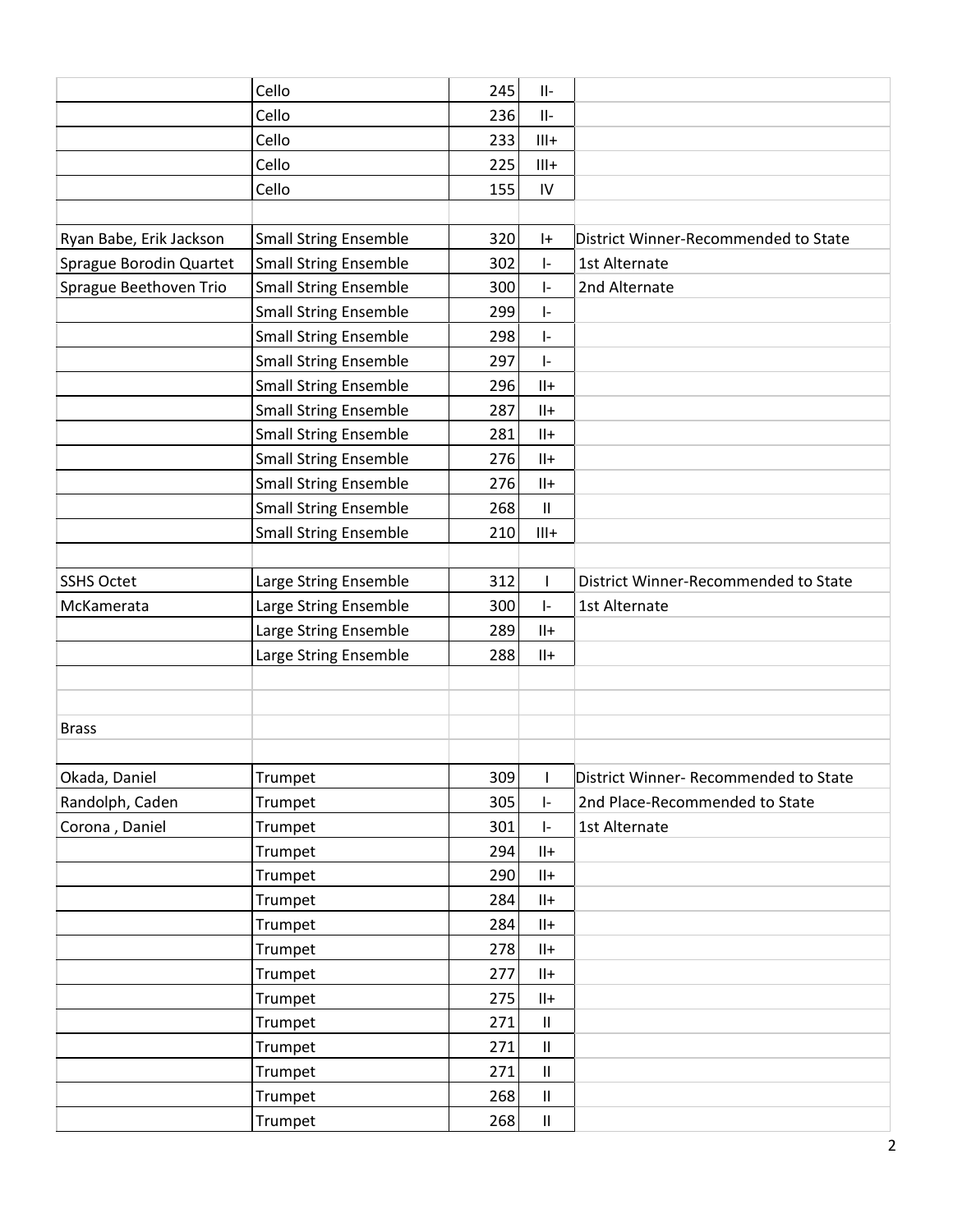|                   | Trumpet     | 266          | $\ensuremath{\mathsf{II}}$         |                                           |
|-------------------|-------------|--------------|------------------------------------|-------------------------------------------|
|                   | Trumpet     | 265          | $\mathbf{II}$                      |                                           |
|                   | Trumpet     | 262          | $\mathbf{II}$                      |                                           |
|                   | Trumpet     | 255          | $\mathbf{II}$                      |                                           |
|                   | Trumpet     | 249          | $   -$                             |                                           |
|                   | Trumpet     | 244          | $   -$                             |                                           |
|                   | Trumpet     | 243          | $   -$                             |                                           |
|                   | Trumpet     | 235          | $\vert\vert$ -                     |                                           |
|                   | Trumpet     | 231          | $   -$                             |                                           |
|                   | Trumpet     | $\mathbf{1}$ | <b>NS</b>                          |                                           |
|                   |             |              |                                    |                                           |
| Graney, Joseph    | French Horn | 320          | $ +$                               | District Winner-Recommended to State      |
|                   |             |              |                                    | 2nd place to a returning top 3 qualifier- |
| Doster, Evan      | French Horn | 318          |                                    | <b>Recommended to State</b>               |
| Gogia, Fatehjot   | French Horn | 312          |                                    | 1st Alternate                             |
| Jacoby, Hannah    | French Horn | 308          | $\mathsf{I}$                       | 2nd Alternate                             |
| Choc, Adrienne    | French Horn | 307          | $\mathsf{I}$                       | 3rd Alternate                             |
|                   | French Horn | 306          | $\mathsf{I}$                       |                                           |
|                   | French Horn | 305          | $\vert$ -                          |                                           |
|                   | French Horn | 305          | I-                                 |                                           |
|                   | French Horn | 303          | $\vert$ -                          |                                           |
|                   | French Horn | 295          | $   +$                             |                                           |
|                   | French Horn | 294          | $  +$                              |                                           |
|                   | French Horn | 280          | $   +$                             |                                           |
|                   |             |              |                                    |                                           |
| Eggert, Nathaniel | Trombone    | 330          | $ +$                               | District Winner-Recommended to Sate       |
| Harlan, Ned       | Trombone    | 327          | $ +$                               | 1st Alternate                             |
| Brown, Nathaniel  | Trombone    | 318          |                                    | 2nd Alternate                             |
| To, Joseph        | Trombone    | 310          | $\mathbf{L}$                       | 3rd Alternate                             |
|                   | Trombone    | 305          | $\vert$ -                          |                                           |
|                   | Trombone    | 293          | $  +$                              |                                           |
|                   | Trombone    | 289          | $  +$                              |                                           |
|                   | Trombone    | 288          | $   +$                             |                                           |
|                   | Trombone    | 265          | $\vert\vert$                       |                                           |
|                   | Trombone    | 260          | $\vert\vert$                       |                                           |
|                   | Trombone    | 240          | $\vert\vert$ -                     |                                           |
|                   | Trombone    | 237          | $\vert\vert$ -                     |                                           |
|                   | Trombone    | 210          | $III+$                             |                                           |
|                   | Trombone    | 205          | $\ensuremath{\mathsf{III}}\xspace$ |                                           |
|                   |             |              |                                    |                                           |
| Wilson, Aiden     | Euphonium   | 315          |                                    | District Winner- Recommended to State     |
| Domoslai, Jeffrey | Euphonium   | 313          |                                    | 1st Alternate                             |
| Leach, Caeden     | Euphonium   | 310          |                                    | 2nd Alternate                             |
|                   |             |              |                                    |                                           |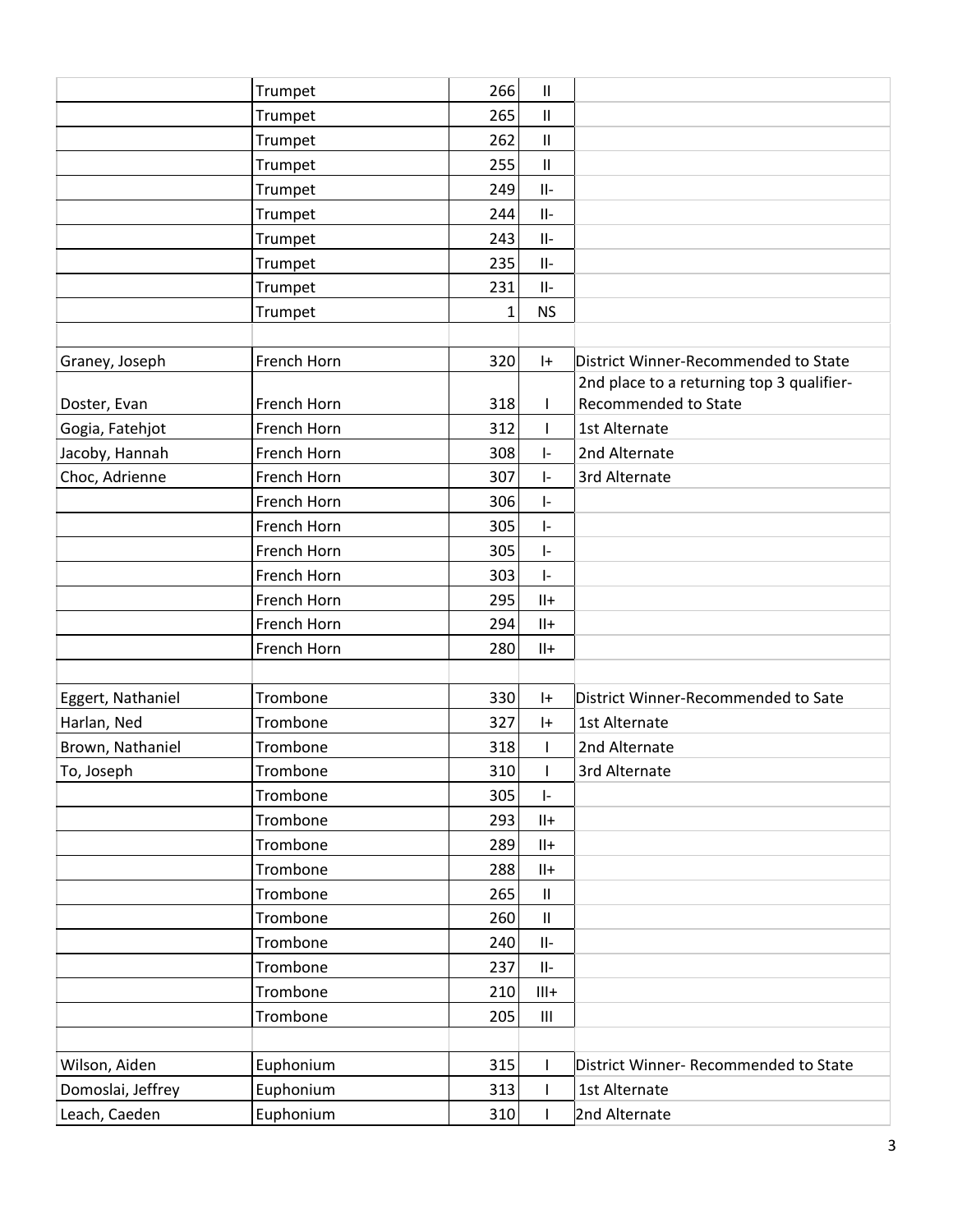|                          | Euphonium                   | 184          | $III -$                     |                                       |
|--------------------------|-----------------------------|--------------|-----------------------------|---------------------------------------|
|                          |                             |              |                             |                                       |
| Steinbach, Will          | Tuba                        | 310          | L                           | District Winner- Recommended to State |
| Dyer, Daniel             | Tuba                        | 305          | $\vert$ -                   | 1st Alternate                         |
| Henkel, Evan             | Tuba                        | 299          | $\vert$ -                   | 2nd Alternate                         |
|                          | Tuba                        | 285          | Ш                           |                                       |
|                          | Tuba                        | 264          | $\ensuremath{\mathsf{II}}$  |                                       |
|                          |                             |              |                             |                                       |
| West Salem Trumpet       |                             |              |                             |                                       |
| Ensemble                 | Large Brass Ensemble        | 315          | $\mathsf{I}$                | District Winner-Recommended to State  |
|                          |                             |              |                             |                                       |
| West Tuba Duet, Evan     | <b>Small Brass Ensemble</b> | 328          | $ + $                       | District Winner-Recommended to State  |
| McNary Trumpet Duet 1    | <b>Small Brass Ensemble</b> | 324          | $ +$                        | 1st Alternate                         |
| South Salem Horn Quartet | <b>Small Brass Ensemble</b> | 322          | $ + $                       | 2nd Alternate                         |
|                          | <b>Small Brass Ensemble</b> | 312          |                             |                                       |
|                          | <b>Small Brass Ensemble</b> | 308          | $\vert$ -                   |                                       |
|                          | <b>Small Brass Ensemble</b> | 305          | ŀ.                          |                                       |
|                          | <b>Small Brass Ensemble</b> | 305          | $\vert$ -                   |                                       |
|                          | <b>Small Brass Ensemble</b> | 260          | $\ensuremath{\mathsf{II}}$  |                                       |
|                          | <b>Small Brass Ensemble</b> | 1            | <b>NS</b>                   |                                       |
|                          | <b>Small Brass Ensemble</b> | $\mathbf{1}$ | CO                          |                                       |
|                          |                             |              |                             |                                       |
|                          |                             |              |                             |                                       |
| Woodwinds                |                             |              |                             |                                       |
|                          |                             |              |                             |                                       |
| Arce, Joshua             | Flute                       | 322          | $ +$                        | District Winner-Recommended to State  |
| Chen, Julie              | Flute                       | 318          |                             | 2nd Place- Recommended to State       |
| Ceja, Victor             | Flute                       | 314          |                             | 1st Alternate                         |
| Fernandez, Diego         | Flute                       | 312          | $\mathbf{L}$                | 2nd Alternate                         |
| Cunningham, Olivia       | Flute                       | 309          | L                           | 3rd Alternate                         |
|                          | Flute                       | 308          | I                           |                                       |
|                          | Flute                       | 308          | $\vert$ -                   |                                       |
|                          | Flute                       | 308          | ŀ.                          |                                       |
|                          | Flute                       | 297          | $\left\vert -\right\rangle$ |                                       |
|                          | Flute                       | 297          | $\vert$ -                   |                                       |
|                          | Flute                       | 297          | ŀ.                          |                                       |
|                          | Flute                       | 297          | $\vert$ -                   |                                       |
|                          | Flute                       | 293          | $  +$                       |                                       |
|                          | Flute                       | 292          | $\mathsf{II}+$              |                                       |
|                          | Flute                       | 292          | $  +$                       |                                       |
|                          | Flute                       | 290          | $  +$                       |                                       |
|                          | Flute                       | 290          | $  +$                       |                                       |
|                          | Flute                       | 287          | $\mathsf{II}+$              |                                       |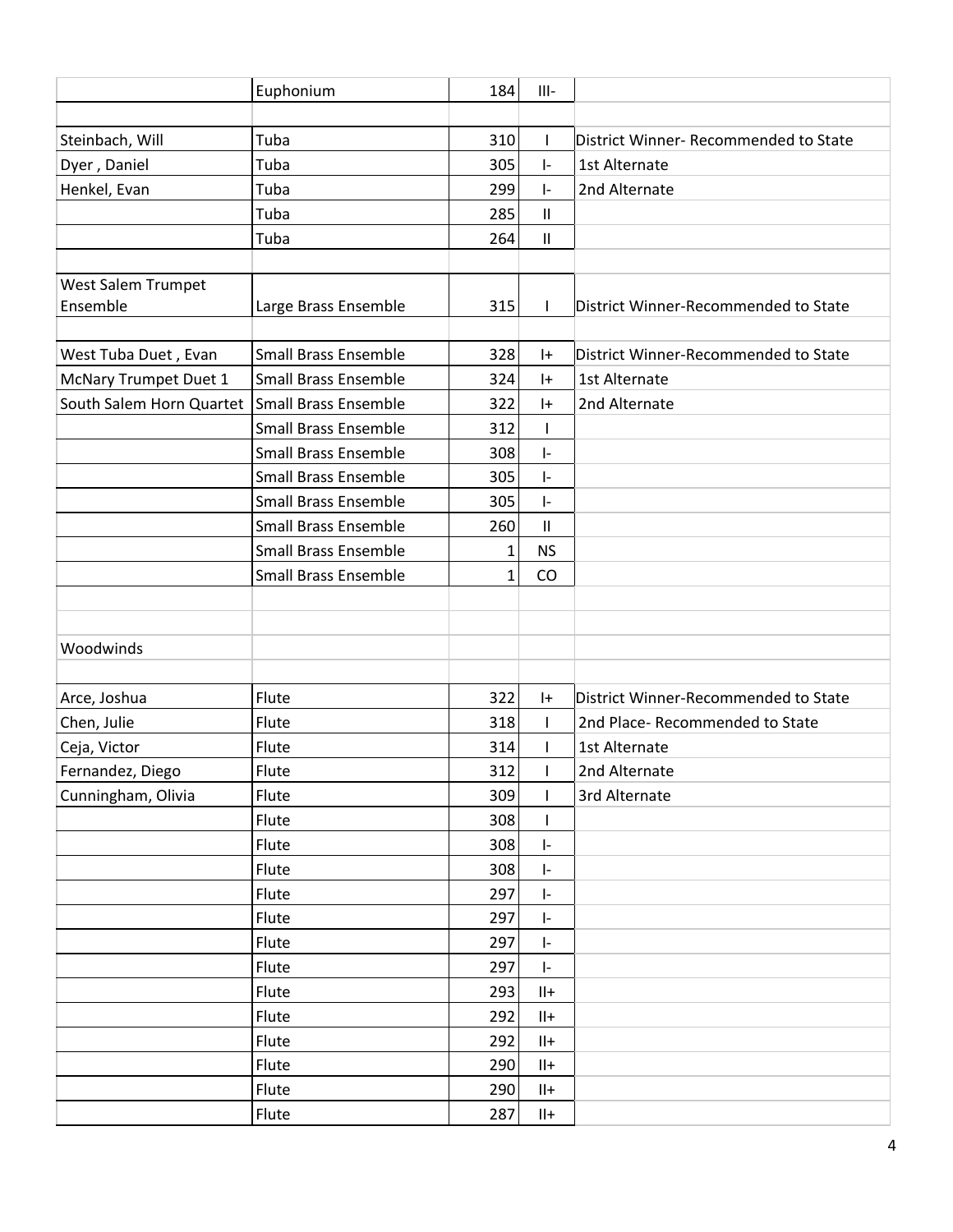|                    | Flute                 | 287          | $  +$                       |                                          |
|--------------------|-----------------------|--------------|-----------------------------|------------------------------------------|
|                    | Flute                 | 286          | $   +$                      |                                          |
|                    | Flute                 | 285          | $  +$                       |                                          |
|                    | Flute                 | 284          | $   +$                      |                                          |
|                    | Flute                 | 281          | $  +$                       |                                          |
|                    | Flute                 | 279          | $  +$                       |                                          |
|                    | Flute                 | 279          | $  +$                       |                                          |
|                    | Flute                 | 277          | $   +$                      |                                          |
|                    | Flute                 | 276          | $   +$                      |                                          |
|                    | Flute                 | $\mathbf{1}$ | <b>NS</b>                   |                                          |
|                    |                       |              |                             |                                          |
| Weathers, Nicholas | Clarinet              | 316          | $\mathbf{I}$                | <b>District Winner</b>                   |
| Smith, Rilei       | Clarinet              | 311          | $\mathsf{L}$                | 2nd Place to a returning Top 3 Qualifier |
| Dunn, Luke         | Clarinet              | 310          | L                           | 1st Alternate                            |
| Marquez, Raquel    | Clarinet              | 309          | $\mathbf{I}$                | 2nd Alternate                            |
| Durbin, Elijah     | Clarinet              | 307          | $\vert$ -                   | 3rd Alternate                            |
|                    | Clarinet              | 306          | $\vert$ -                   |                                          |
|                    | Clarinet              | 305          | $\vert$ -                   |                                          |
|                    | Clarinet              | 302          | $\vert$ -                   |                                          |
|                    | Clarinet              | 301          | $\vert - \vert$             |                                          |
|                    | Clarinet              | 300          | $\vert$ -                   |                                          |
|                    | Clarinet              | 300          | $\left\vert -\right\rangle$ |                                          |
|                    | Clarinet              | 296          | $  +$                       |                                          |
|                    | Clarinet              | 296          | $  +$                       |                                          |
|                    | Clarinet              | 296          | $   +$                      |                                          |
|                    | Clarinet              | 289          | $  +$                       |                                          |
|                    | Clarinet              | $\mathbf{1}$ | <b>NS</b>                   |                                          |
|                    |                       |              |                             |                                          |
| Reid, Sullivan     | Low Clarinet          | 297          | ŀ.                          | District Winner- Recommended to State    |
|                    | Low Clarinet          | 291          | $  +$                       |                                          |
|                    |                       |              |                             |                                          |
| Arce, Joshua       | Oboe                  | 316          | L                           | District Winner-Recommended to State     |
| Rowzee, Avery      | Oboe                  | 312          | L                           | 1st Alternate                            |
| Dempster, Brynn    | Oboe                  | 309          |                             | 2nd Alternate                            |
|                    | Oboe                  | 290          | $  +$                       |                                          |
|                    |                       |              |                             |                                          |
| Zhang, Teddy       | Bassoon               | 322          | $ +$                        | District Winner-Recommended to State     |
| Ponsioen, Sara     | Bassoon               | 298          | $\vert$ -                   | 1st Alternate                            |
|                    | Bassoon               | 293          | $  +$                       |                                          |
|                    |                       |              |                             |                                          |
| Kivett, Alex       | <b>High Saxophone</b> | 308          | ŀ.                          | District Winner-Recommended to State     |
|                    |                       |              |                             | 2nd Place to a top 3 qualifier-          |
| Swisher, Caleb     | High Saxophone        | 307          |                             | Recommended to State                     |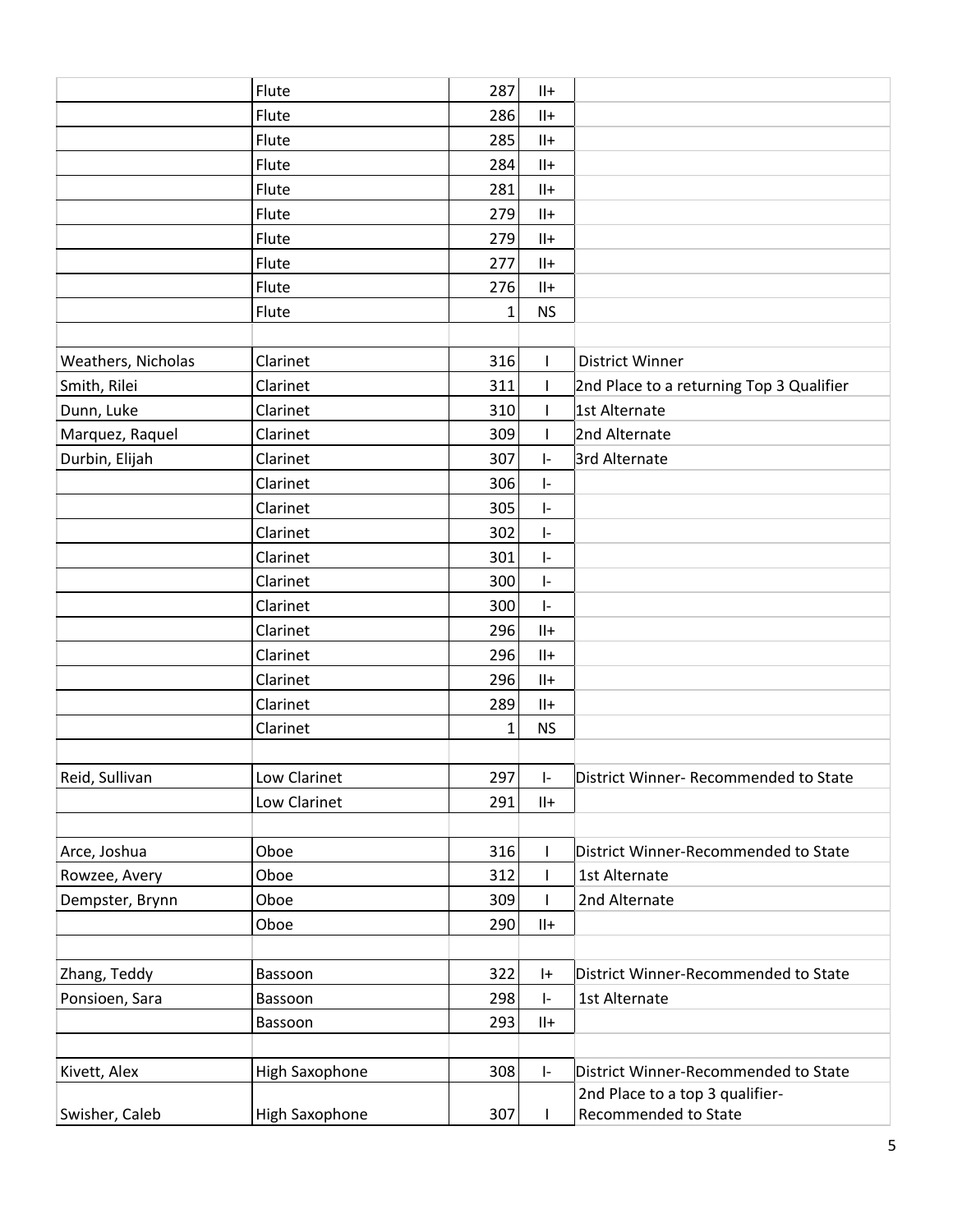| Bryson, Andrew                                | <b>High Saxophone</b>          | 298          | $\mathsf{I}$               | 1st Alternate                        |
|-----------------------------------------------|--------------------------------|--------------|----------------------------|--------------------------------------|
| Strawn, Ian                                   | <b>High Saxophone</b>          | 297          | $\mathsf{I}$               | 2nd Alternate                        |
|                                               | <b>High Saxophone</b>          | 294          | $  +$                      |                                      |
|                                               | <b>High Saxophone</b>          | 285          | $   +$                     |                                      |
|                                               | <b>High Saxophone</b>          | 278          | $   +$                     |                                      |
|                                               | <b>High Saxophone</b>          | 278          | $\ensuremath{\mathsf{II}}$ |                                      |
|                                               | <b>High Saxophone</b>          | 256          | $\ensuremath{\mathsf{II}}$ |                                      |
|                                               | <b>High Saxophone</b>          | 255          | $\ensuremath{\mathsf{II}}$ |                                      |
|                                               | <b>High Saxophone</b>          | 254          | Ш                          |                                      |
|                                               | High Saxophone                 | 243          | $   +$                     |                                      |
|                                               |                                |              |                            |                                      |
| Doud, Carter                                  | Low Saxophone                  | 300          | $\mathsf{I}$               | District Winner-Recommended to State |
| Knowles, Isaac                                | Low Saxophone                  | 297          | I-                         | 1st Alternate                        |
|                                               | Low Saxophone                  | 288          | $   +$                     |                                      |
|                                               | Low Saxophone                  | 286          | $  +$                      |                                      |
|                                               | Low Saxophone                  | 248          | $\mathsf{II}$              |                                      |
|                                               |                                |              | <b>NS</b>                  |                                      |
|                                               | Low Saxophone                  | $\mathbf{1}$ |                            |                                      |
|                                               |                                |              |                            |                                      |
| McKay Flute/Viola Duet                        | <b>Small Woodwind Ensemble</b> | 322          | $ +$                       | District Winner-Recommended to State |
| South Salem Small<br><b>Woodwind Ensemble</b> | <b>Small Woodwind Ensemble</b> | 317          |                            | 1st Alternate                        |
|                                               | <b>Small Woodwind Ensemble</b> | 305          |                            | 2nd Alternate                        |
| July, Andrew                                  |                                |              | ŀ.                         |                                      |
|                                               | <b>Small Woodwind Ensemble</b> | 300          | $\mathsf{I}$               |                                      |
|                                               | <b>Small Woodwind Ensemble</b> | 300          | ŀ.                         |                                      |
|                                               | <b>Small Woodwind Ensemble</b> | 300          | ŀ.                         |                                      |
|                                               | <b>Small Woodwind Ensemble</b> | 300          |                            |                                      |
|                                               | <b>Small Woodwind Ensemble</b> | 298          | ŀ.                         |                                      |
|                                               | <b>Small Woodwind Ensemble</b> | 297          | ŀ.                         |                                      |
|                                               | <b>Small Woodwind Ensemble</b> | 291          | $   +$                     |                                      |
|                                               | Small Woodwind Ensemble        | 291          | $  +$                      |                                      |
|                                               | <b>Small Woodwind Ensemble</b> | 291          | $   +$                     |                                      |
|                                               |                                |              |                            |                                      |
| Wind Ensemble                                 | Large Woodwind                 |              |                            |                                      |
| Woodwind Quintet                              | Ensemble                       | 311          |                            | District Winner-Recommended to State |
|                                               | Large Woodwind                 |              |                            |                                      |
| <b>McNary Flute Ensemble</b>                  | Ensemble                       | 299          | $\vert - \vert$            | 1st Alternate                        |
|                                               | Large Woodwind                 |              |                            |                                      |
| <b>Klezmer Suite</b>                          | Ensemble                       | 298          | ŀ.                         | 2nd Alternate                        |
|                                               | Large Woodwind<br>Ensemble     | 295          | $  +$                      |                                      |
|                                               | Large Woodwind                 |              |                            |                                      |
|                                               | Ensemble                       | 295          | $  +$                      |                                      |
|                                               | Large Woodwind                 |              |                            |                                      |
|                                               | Ensemble                       | 294          | $  +$                      |                                      |
|                                               |                                |              |                            |                                      |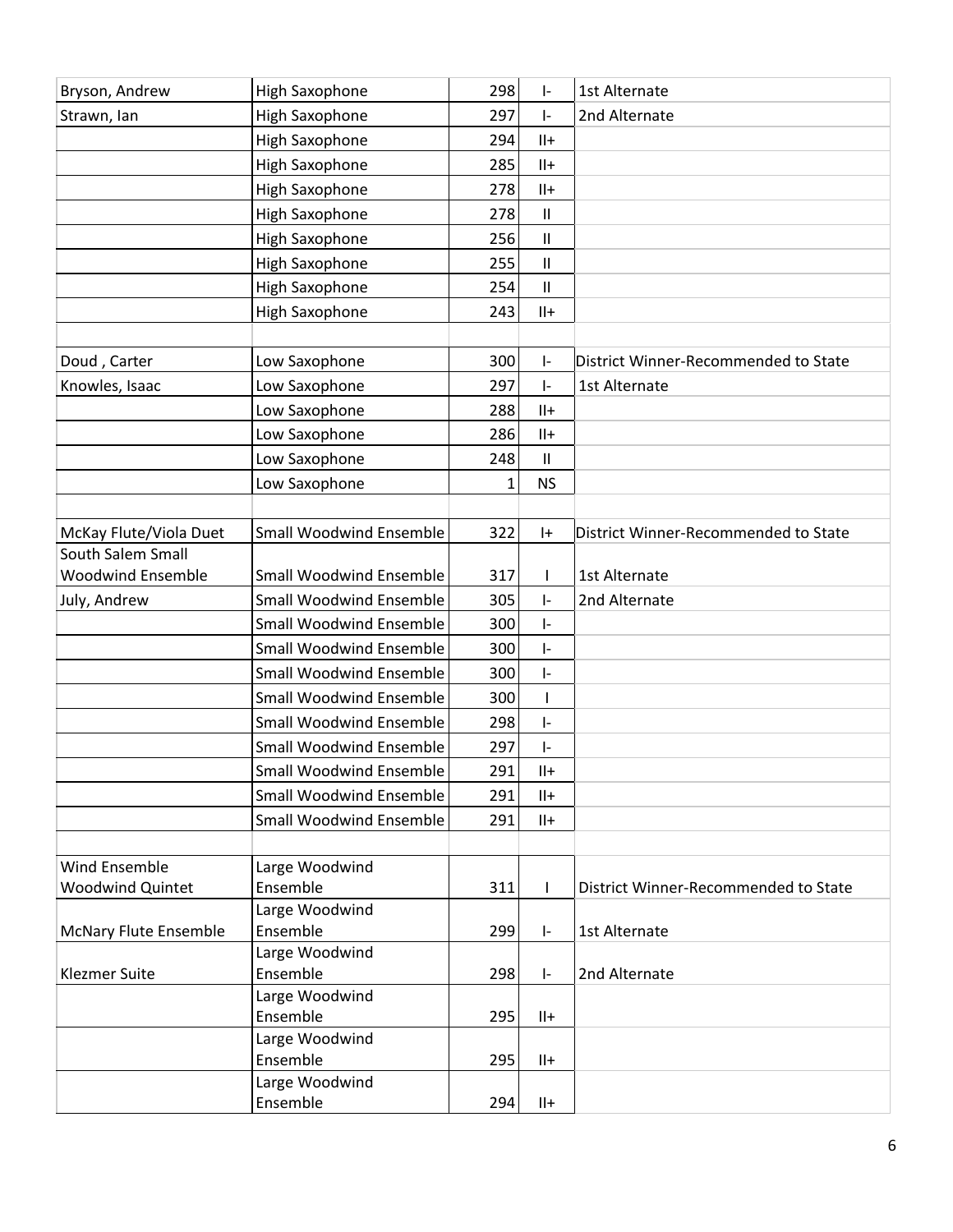| Percussion                   |                                  |     |                            |                                        |
|------------------------------|----------------------------------|-----|----------------------------|----------------------------------------|
|                              | Large Percussion Ensemble        | 318 | $ +$                       | Disqualified for conductor use         |
| <b>West Salem Percussion</b> |                                  |     |                            |                                        |
| Ensemble                     | Large Percussion Ensemble        | 304 | $\vert - \vert$            | District Winner-Recommended to State   |
|                              | Large Percussion Ensemble        | 276 | $   +$                     |                                        |
|                              |                                  |     |                            |                                        |
| l'Anson-Yount, Dylan         | <b>Mallets</b>                   | 308 | $\vert$ -                  | District Winner- Recommended to State  |
| Vasas, Colin                 | <b>Mallets</b>                   | 304 | $\mathsf{I}$               | 1st Alternate                          |
|                              | <b>Mallets</b>                   | 250 | $   -$                     |                                        |
|                              | <b>Mallets</b>                   | 1   | <b>NS</b>                  |                                        |
|                              |                                  |     |                            |                                        |
| l'Anson-Yount, Dylan         | <b>Orchestral Snare Drum</b>     | 317 | T                          | District Winner - Recommended to State |
|                              |                                  |     |                            | 2nd Place to a Top 3 Qualifier-        |
| Hamilton, Torren             | <b>Orchestral Snare Drum</b>     | 302 | $\vert$ -                  | Recommended to State                   |
|                              |                                  |     |                            |                                        |
| l'Anson-Yount, Dylan         | <b>Rudimental Snare Drum</b>     | 311 | $\mathbf{I}$               | District Winner- Recommended to State  |
|                              | <b>Rudimental Snare Drum</b>     | 259 | $   -$                     |                                        |
| Postludes (West Salem)       | <b>Small Percussion Ensemble</b> | 322 | $ + $                      | District Winner - Recommended to State |
| Omphalo Centric Lecture      | <b>Small Percussion Ensemble</b> | 302 | $\vert - \vert$            | 1st Alternate                          |
|                              | <b>Small Percussion Ensemble</b> | 273 | $\ensuremath{\mathsf{II}}$ |                                        |
|                              |                                  |     |                            |                                        |
| l'Anson-Yount, Dylan         | Timpani                          | 305 | I-                         | District Winner- Recommended to State  |
|                              |                                  |     |                            |                                        |
| Vocal                        |                                  |     |                            |                                        |
|                              |                                  |     |                            |                                        |
| Zimmerman, Katie             | Soprano Voice                    | 301 | $\vert$ -                  | District Winner-Recommended to State   |
| Knorr, Isabelle              | Soprano Voice                    | 300 | $\vert$ -                  | 1st Alternate                          |
| Roy, Anna                    | Soprano Voice                    | 299 | $\vert - \vert$            | 2nd Alternate                          |
|                              | Soprano Voice                    | 296 | $  +$                      |                                        |
|                              | Soprano Voice                    | 292 | $  +$                      |                                        |
|                              | Soprano Voice                    | 290 | $  +$                      |                                        |
|                              | Soprano Voice                    | 287 | $\mathsf{II}+$             |                                        |
|                              | Soprano Voice                    | 280 | $  +$                      |                                        |
|                              | Soprano Voice                    | 277 | $  +$                      |                                        |
|                              | Soprano Voice                    | 276 | $  +$                      |                                        |
|                              | Soprano Voice                    | 256 | $\ensuremath{\mathsf{II}}$ |                                        |
|                              | Soprano Voice                    | 231 | $\mathsf{II}-$             |                                        |
|                              | Soprano Voice                    | 203 | Ш                          |                                        |
|                              | Soprano Voice                    | 190 | Ш                          |                                        |
|                              | Soprano Voice                    | 1   | <b>NS</b>                  |                                        |
|                              |                                  |     |                            |                                        |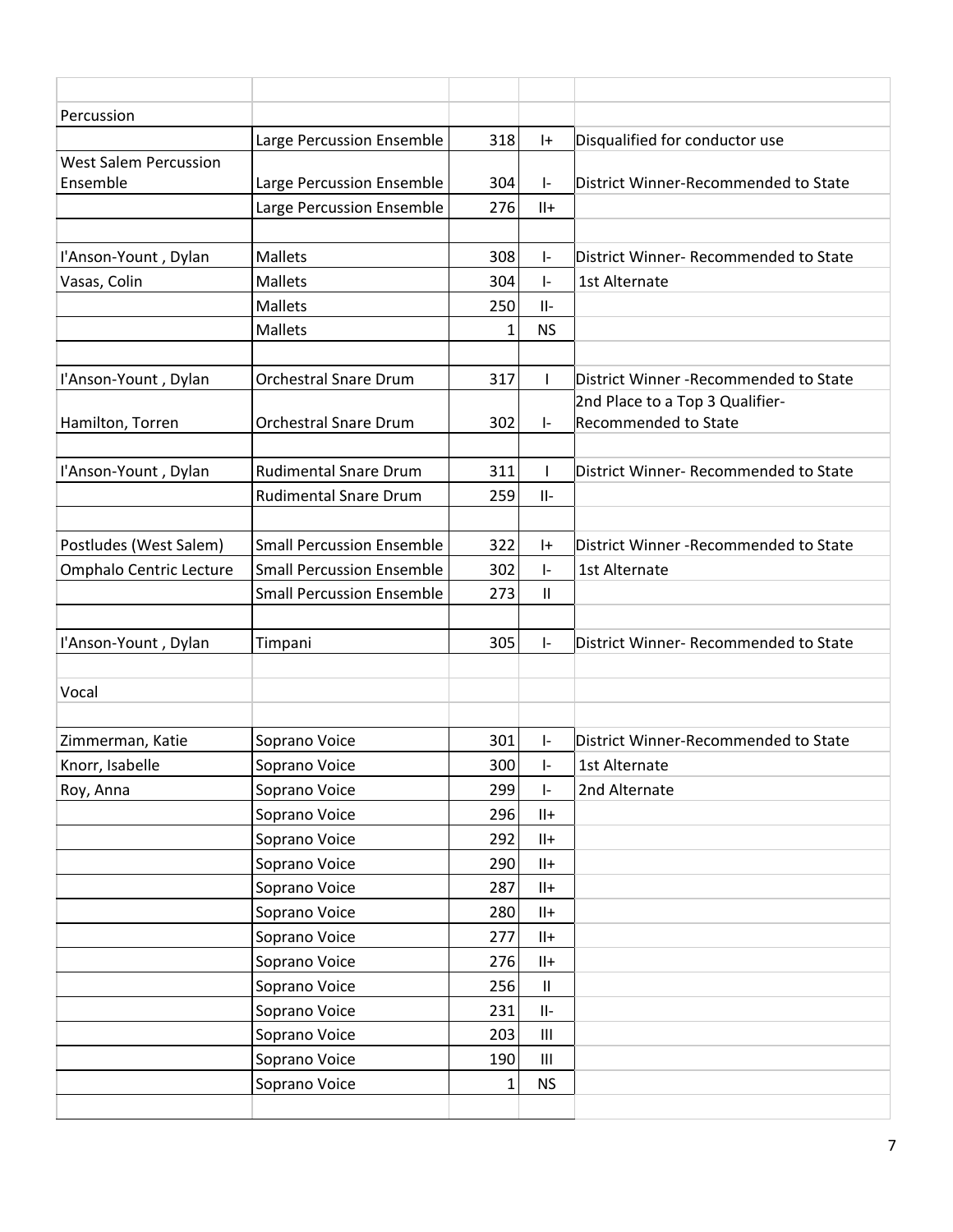| Estrabo, Hannah            | Mezzo Voice           | 311          | $\mathbf{I}$                | District Winner-Recommended to State |
|----------------------------|-----------------------|--------------|-----------------------------|--------------------------------------|
| Curry, Olivia              | Mezzo Voice           | 310          | I.                          | 1st Alternate                        |
| Jenkins, Emmeline          | Mezzo Voice           | 301          | T                           | 2nd Alternate                        |
| Weisensee, Veronica        | Mezzo Voice           | 300          | $\vert$ -                   | 3rd Alternate                        |
|                            | Mezzo Voice           | 298          | $\vert$ -                   |                                      |
|                            | Mezzo Voice           | 297          | $\vert$ -                   |                                      |
|                            | Mezzo Voice           | 297          | $\vert$ -                   |                                      |
|                            | Mezzo Voice           | 296          | $  +$                       |                                      |
|                            | Mezzo Voice           | 294          | $  +$                       |                                      |
|                            | Mezzo Voice           | 270          | $\mathbf{II}$               |                                      |
|                            | Mezzo Voice           | 270          | $\ensuremath{\mathsf{II}}$  |                                      |
|                            | Mezzo Voice           | 270          | $\ensuremath{\mathsf{II}}$  |                                      |
|                            | Mezzo Voice           | 265          | $\mathbf{II}$               |                                      |
|                            | Mezzo Voice           | 250          | $   -$                      |                                      |
|                            | Mezzo Voice           | $\mathbf{1}$ | <b>NS</b>                   |                                      |
|                            |                       |              |                             |                                      |
|                            | Alto Voice            | 270          | $\mathbf{II}$               | No qualifiers for alto voice         |
|                            | Alto Voice            | 270          | $\mathbf{II}$               |                                      |
|                            |                       |              |                             |                                      |
| Henckel, Colby             | <b>Tenor Voice</b>    | 326          | $ + $                       | District Winner-Recommended to State |
| Gould, Noah                | <b>Tenor Voice</b>    | 297          | $\vert$ -                   | 1st Alternate                        |
|                            | <b>Tenor Voice</b>    | 296          | $  +$                       |                                      |
|                            | <b>Tenor Voice</b>    | 295          | $  +$                       |                                      |
|                            | <b>Tenor Voice</b>    | 295          | $  +$                       |                                      |
|                            | <b>Tenor Voice</b>    | 294          | $  +$                       |                                      |
|                            | <b>Tenor Voice</b>    | 284          | $  +$                       |                                      |
|                            | <b>Tenor Voice</b>    | 283          | $\ensuremath{\mathsf{II}}$  |                                      |
|                            |                       |              |                             |                                      |
| Eyre, Spencer              | <b>Baritone Voice</b> | 316          |                             | District Winner-Recommended to State |
| Brock, Chris               | <b>Baritone Voice</b> | 306          | $\vert$ -                   | 1st Alternate                        |
| Marley, Samuel             | <b>Baritone Voice</b> | 305          | ŀ.                          | 2nd Alternate                        |
| Hanosek, Josh              | <b>Baritone Voice</b> | 299          | ŀ.                          | 3rd Alternate                        |
|                            | <b>Baritone Voice</b> | 298          | $\left\vert -\right\rangle$ |                                      |
|                            | <b>Baritone Voice</b> | 289          | $  +$                       |                                      |
|                            |                       |              |                             |                                      |
| La Rochelle, Corley        | <b>Bass Voice</b>     | 300          | $\vert - \vert$             | District Winner-Recommended to State |
| Earll, Sean                | <b>Bass Voice</b>     | 297          | $\vert$ -                   | 1st Alternate                        |
|                            | <b>Bass Voice</b>     | 1            | <b>NS</b>                   |                                      |
|                            |                       |              |                             |                                      |
|                            | Large Mixed Vocal     |              |                             |                                      |
| Choralaires                | Ensemble              | 327          | $ +$                        | District Winner-Recommended to State |
|                            | Large Mixed Vocal     |              |                             |                                      |
| <b>West Vocal Ensemble</b> | Ensemble              | 319          | $ + $                       | 1st Alternate                        |